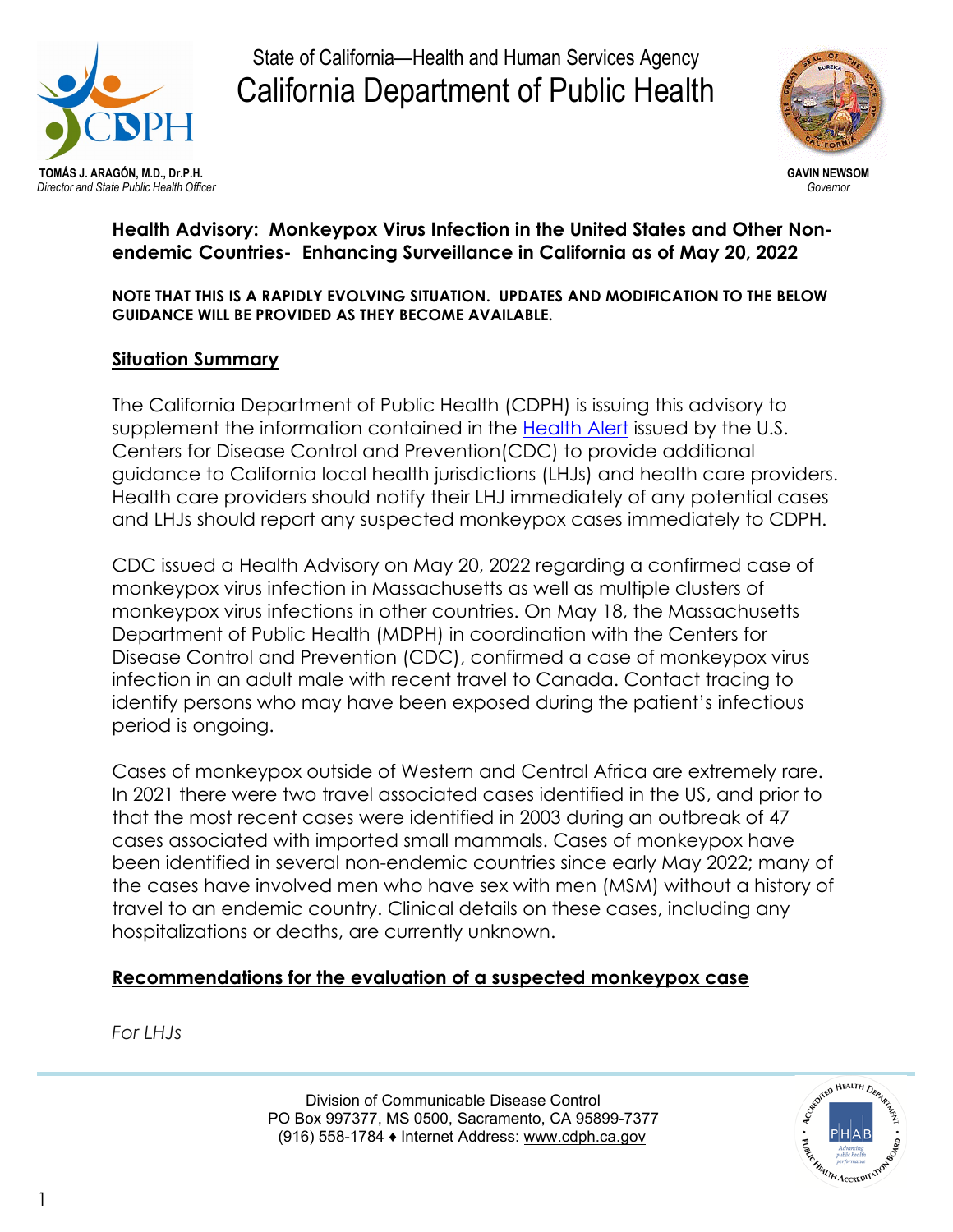In order to enhance surveillance for the spread of potential cases of monkeypox in California, we propose the following case definitions, as of 5/20/22. Please note that these case definitions, especially for a suspect case, are subject to change based on additional information.

Confirmed case: Patient with monkeypox virus detected from a clinical sample.

Probable case: Patient with orthopox virus detected from clinical sample.

Suspect case: Patient with an unexplained rash (unlikely to be secondary syphilis, herpes, varicella, molloscum contagiosum, or other diagnosis) that is consistent with monkeypox (firm, well circumscribed, deep-seated, and umbilicated lesions; progresses from macules to papules to vesicles to pustules to scabs) especially in patients who 1) report close contact with a person or people with confirmed or suspected monkeypox and/or with a similar rash; and/or 2) report travel in the past month to an area where confirmed cases have been reported; and/or 3) is an MSM.

Monkeypox is currently an extremely rare diagnosis. Therefore, when evaluating patients with rash, other more common causes of rash, such as herpes, syphilis, molluscum contagiosum, varicella zoster, etc., should be considered first. LHJs with cases highly suspected to be monkeypox disease but not meeting the above criteria should contact CDPH.

We ask that the LHJs coordinate with the healthcare providers in their jurisdiction. If a suspect case is identified, please review the clinical findings (see [Signs and Symptoms | Monkeypox | Poxvirus | CDC\)](https://www.cdc.gov/poxvirus/monkeypox/symptoms.html) with the care team (including looking at pictures of the rash if possible). If there is a high suspicion for monkeypox, please initiate testing and infection control (see below), and call CDPH IDB (510-620-3434) during normal business hours, or the DCDC Duty Officer of the Day (DOD) or CDPH DOD (916-328-3605) after hours or on weekends. CDC will also be contacted through the CDC Emergency Operations Center at 770-488-7100.

A standardized monkeypox case investigation form is under development by CDC, and should be available by the week of May 23, 2022.

# *For health care providers*

CDPH requests that health care providers report cases of persons meeting the suspect case definition (please see above) immediately to their LHJ: [LHD](https://www.cdph.ca.gov/Programs/CCLHO/Pages/LHD%20Contact%20Information.aspx)  [Contact Information \(ca.gov\)](https://www.cdph.ca.gov/Programs/CCLHO/Pages/LHD%20Contact%20Information.aspx)

Please consider and rule out, if possible, other more common etiologies of rash illness such as herpes, syphilis, molluscum contagiosum, and varicella zoster.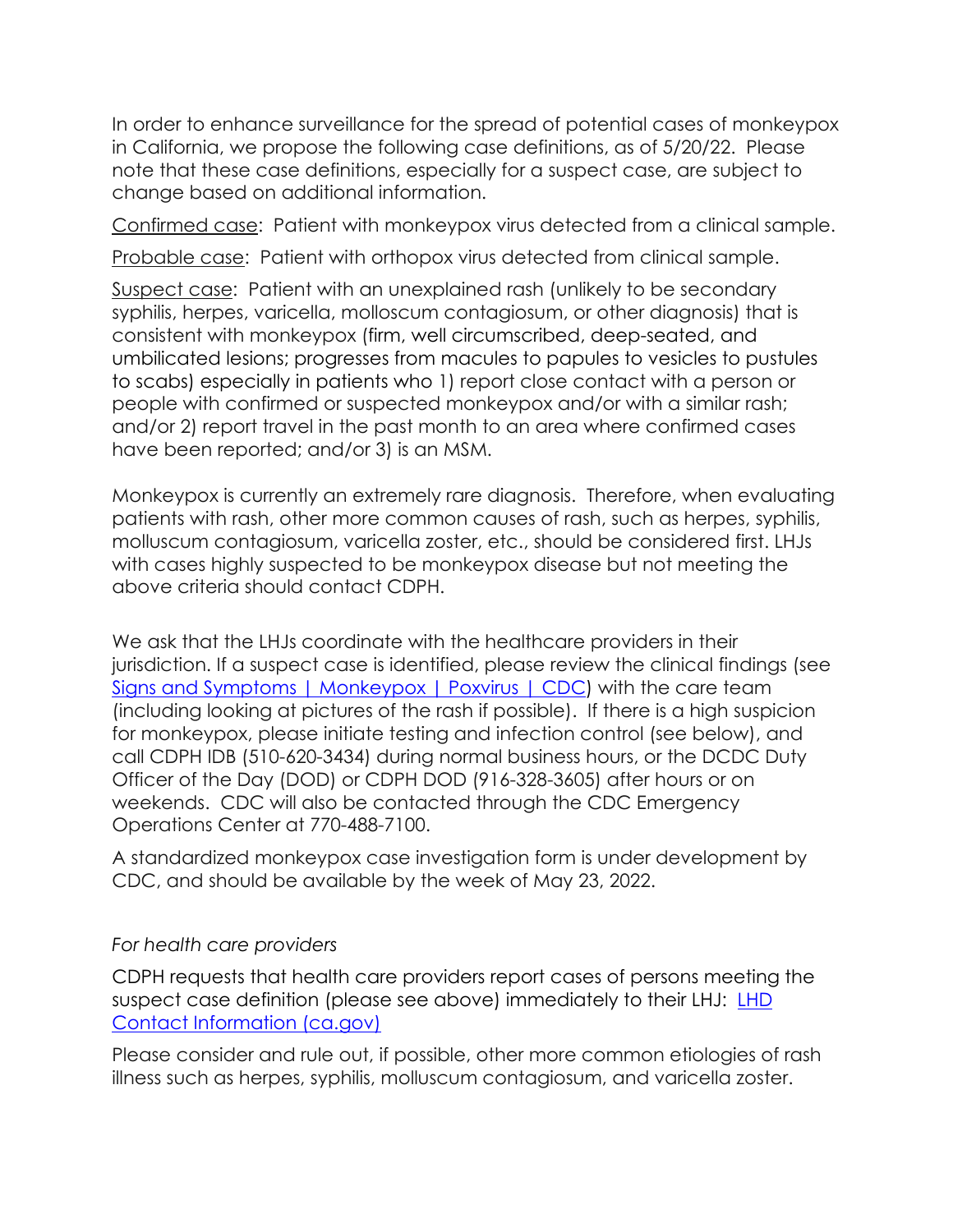## **Testing Recommendations**

The CDPH Viral and Rickettsial Disease Laboratory (VRDL) and the Los Angeles County Public Health Laboratories are Laboratory Response Network laboratories with capacity to provide orthopoxvirus testing on lesion specimens that clinicians obtain from suspected patients; confirmatory monkeypox virusspecific testing at CDC requires a dry lesion swab specimen. As monkeypox disease is typically very rare and testing requires specialized safety protocols, testing capacity is currently limited. VRDL working on increasing this testing capacity.

If a patient is evaluated and monkeypox is considered to be high on the differential diagnosis in consultation with the LHJ, collect multiple specimens for preliminary and confirmatory testing as follows: 1) Vigorously swab or brush lesion with two separate sterile dry polyester or Dacron swabs; 2) Break off end of applicator of each swab into a sterile 1.5- or 2-mL screw-capped tube with Oring or place each entire swab in a separate sterile container. Do not add or store in viral or universal transport media.

Please see attached specimen submission guidelines for detailed information.

# **Infection Control Considerations**

Patients presenting with suspected monkeypox should be placed as soon as possible in a single-person exam room with door closed, or an airborne infection isolation room, if available. The patient should remain masked, as tolerated (as currently required for all persons in healthcare settings) and any exposed skin lesions should be covered with a sheet or gown.

Healthcare personnel (HCP) evaluating patients with suspected monkeypox should wear the following personal protective equipment (PPE): gloves, gown, eye protection (goggles or faceshield) and a N95 or equivalent or higher-level respirator. HCP should don PPE before entering the patient's room and use for all patient contact. HCP should remove and discard gloves, gown and eye protection, and perform hand hygiene prior to leaving the patient's room; the N95 respirator should be removed, discarded and replaced with a mask for source control after leaving the patient's room and closing the door.

Any EPA-registered hospital-grade disinfectant should be used for cleaning and disinfecting environmental surfaces

# **Treatment and Management Considerations**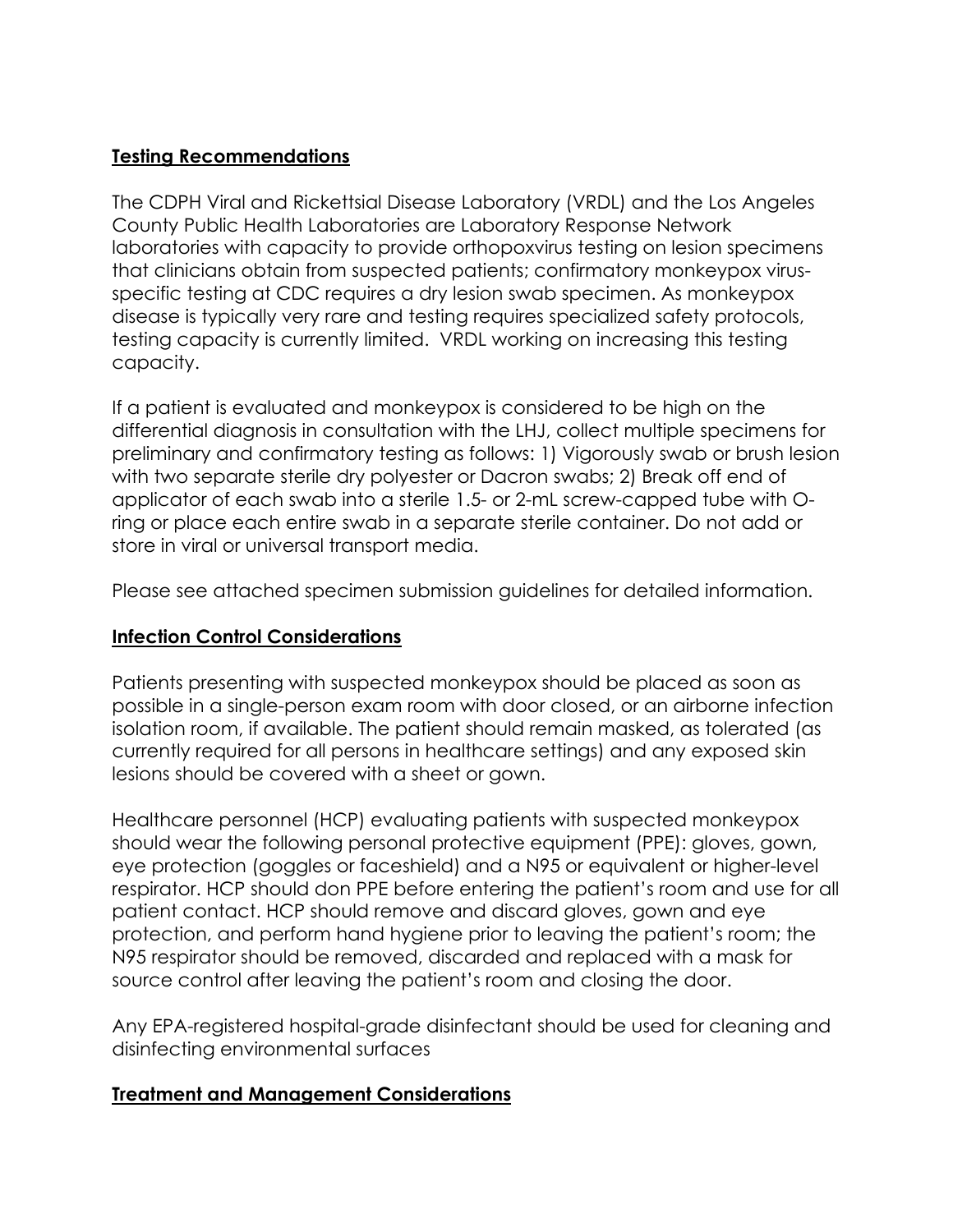Management and treatment of monkeypox disease includes nonspecific supportive care and treatment of symptoms.

Antiviral treatments and prophylaxis are available from CDC after case-by-case evaluation. Additional guidance from CDC on their use in the outbreak is anticipated shortly. Please contact CDPH for clinical consultation on potential therapy or prophylaxis.

Bacterial superinfections should be appropriately treated, but may be difficult to distinguish from viral inflammation.

### **Background**

[Monkeypox](https://www.cdc.gov/poxvirus/monkeypox/) is a viral zoonosis with symptoms very similar, though clinically less severe, to those seen in the past with smallpox infections. Monkeypox virus belongs to the *Orthopoxvirus* genus which also includes the variola (smallpox) virus. Monkeypox occurs primarily in Central and West Africa and has been rarely exported to other regions. Nigeria, in particular, has had a large outbreak of monkeypox, with hundreds of cases to date. The wild animal reservoir is unknown.

After an average incubation period of 6 to 13 days (range, 5 to 21 days), flu-like symptoms may appear, and may include fever, headache, lymphadenopathy, myalgia, and fatigue. This is followed approximately 1 to 3 days later with rash that may affect the face and extremities (including palms and soles). Mucous membranes and genitalia may be involved. The appearance and progression of the rash is very characteristic, evolving sequentially from macules (lesions with a flat base) to papules (slightly raised firm lesions), vesicles (lesions filled with clear fluid), pustules (lesions filled with yellowish fluid), and crusts which dry up and fall off.

In the most recent reported cases, flu-like symptoms may not have always occurred; some recent cases have begun with characteristic, monkeypox-like lesions in the genital and perianal region, in the absence of subjective fever and other flu-like symptoms. A person is considered infectious from the onset of symptoms and is presumed to remain infectious until lesions have crusted, those crusts have separated, and a fresh layer of healthy skin has formed underneath.

Human-to-human transmission occurs through large respiratory droplets and by direct contact with body fluids or lesion material, as well as through fomites